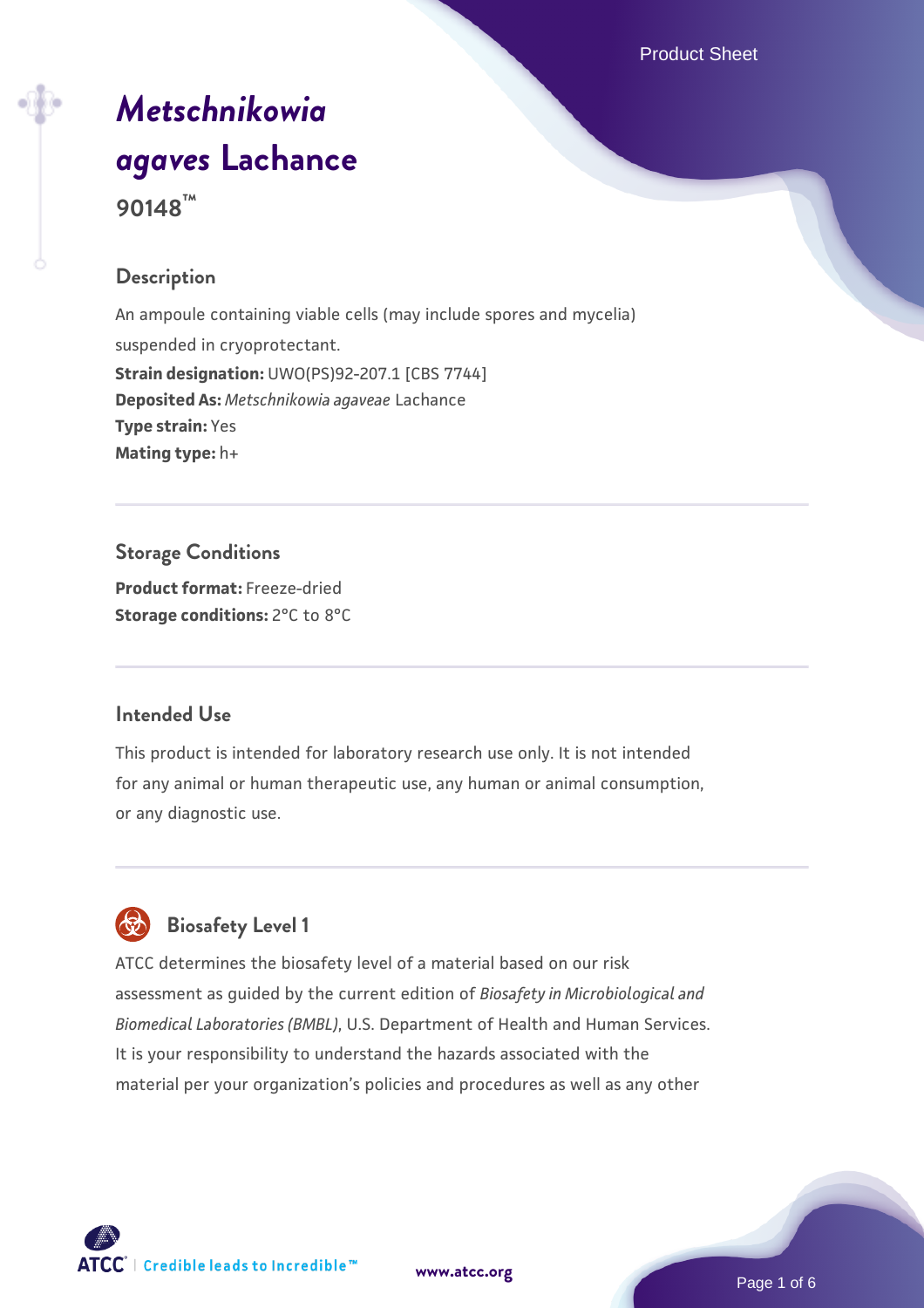applicable regulations as enforced by your local or national agencies.

ATCC highly recommends that appropriate personal protective equipment is always used when handling vials. For cultures that require storage in liquid nitrogen, it is important to note that some vials may leak when submersed in liquid nitrogen and will slowly fill with liquid nitrogen. Upon thawing, the conversion of the liquid nitrogen back to its gas phase may result in the vial exploding or blowing off its cap with dangerous force creating flying debris. Unless necessary, ATCC recommends that these cultures be stored in the vapor phase of liquid nitrogen rather than submersed in liquid nitrogen.

#### **Certificate of Analysis**

For batch-specific test results, refer to the applicable certificate of analysis that can be found at www.atcc.org.

#### **Growth Conditions**

**Medium:**  [ATCC Medium 28: Emmons' modification of Sabouraud's agar/broth](https://www.atcc.org/-/media/product-assets/documents/microbial-media-formulations/2/8/atcc-medium-28.pdf?rev=0da0c58cc2a343eeae735016b70809bb) [ATCC Medium 200: YM agar or YM broth](https://www.atcc.org/-/media/product-assets/documents/microbial-media-formulations/2/0/0/atcc-medium-200.pdf?rev=ac40fd74dc13433a809367b0b9da30fc) [ATCC Medium 323: Malt agar medium](https://www.atcc.org/-/media/product-assets/documents/microbial-media-formulations/3/2/3/atcc-medium-323.pdf?rev=58d6457ee20149d7a1c844947569ef92) **Temperature:** 24-26°C **Atmosphere:** Aerobic

#### **Handling Procedures**

For **freeze-dry (lyophilized)** ampoules:

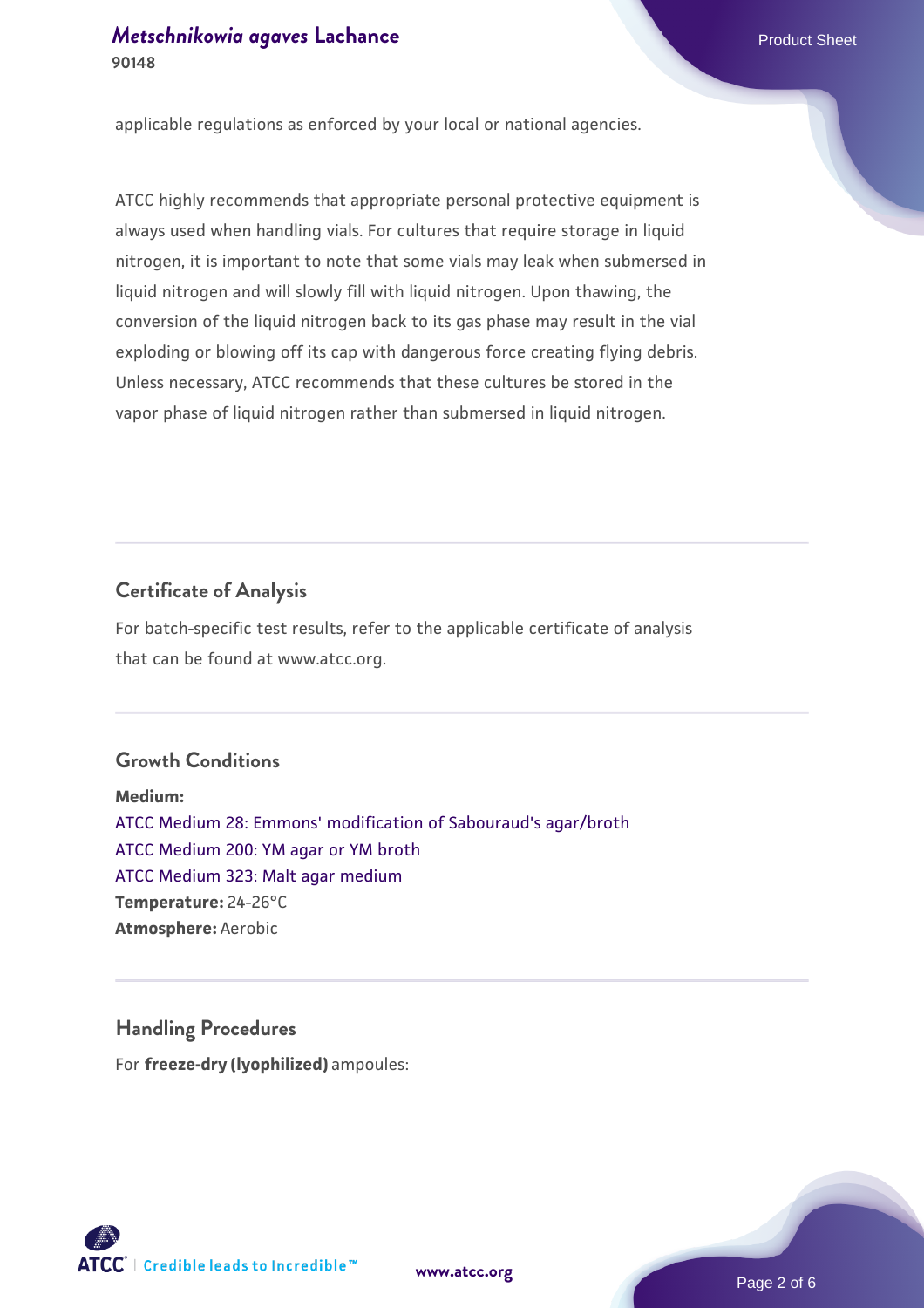# *[Metschnikowia agaves](https://www.atcc.org/products/90148)* [Lachance](https://www.atcc.org/products/90148) **Product Sheet** Product Sheet

- 1. Open an ampoule according to enclosed instructions.
- 2. From a single test tube of **sterile distilled water** (5 to 6 mL), withdraw approximately 0.5 to 1.0 mL with a sterile pipette and apply directly to the pellet. Stir to form a suspension.
- 3. Aseptically transfer the suspension back into the test tube of sterile distilled water.
- Let the test tube sit at room temperature (25°C) undisturbed for **at** 4. **least 2 hours**; longer (e.g., overnight) rehydration might increase viability of some fungi.
- 5. Mix the suspension well. Use several drops (or make dilutions if desired) to inoculate recommended solid or liquid medium. Include a control that receives no inoculum.
- 6. Incubate the inoculum at the propagation conditions recommended.
- 7. Inspect for growth of the inoculum/strain regularly. The sign of viability is noticeable typically after 1-2 days of incubation. However, the time necessary for significant growth will vary from strain to strain.

#### **Notes**

Additional information on this culture is available on the ATCC® web site at www.atcc.org.

#### **Material Citation**

If use of this material results in a scientific publication, please cite the material in the following manner: *Metschnikowia agaves* Lachance (ATCC 90148)

#### **References**

References and other information relating to this material are available at www.atcc.org.

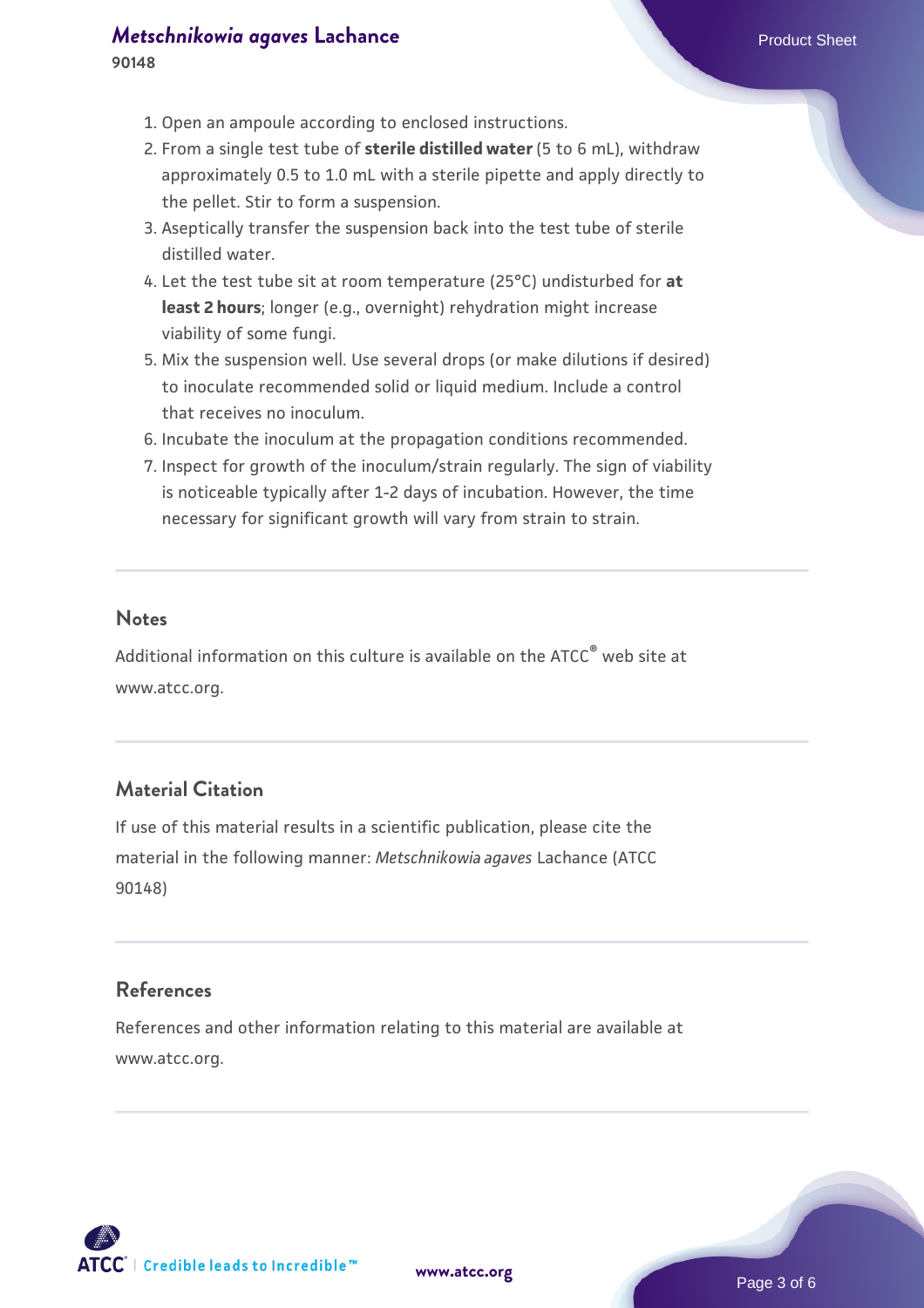#### **Warranty**

The product is provided 'AS IS' and the viability of ATCC® products is warranted for 30 days from the date of shipment, provided that the customer has stored and handled the product according to the information included on the product information sheet, website, and Certificate of Analysis. For living cultures, ATCC lists the media formulation and reagents that have been found to be effective for the product. While other unspecified media and reagents may also produce satisfactory results, a change in the ATCC and/or depositor-recommended protocols may affect the recovery, growth, and/or function of the product. If an alternative medium formulation or reagent is used, the ATCC warranty for viability is no longer valid. Except as expressly set forth herein, no other warranties of any kind are provided, express or implied, including, but not limited to, any implied warranties of merchantability, fitness for a particular purpose, manufacture according to cGMP standards, typicality, safety, accuracy, and/or noninfringement.

#### **Disclaimers**

This product is intended for laboratory research use only. It is not intended for any animal or human therapeutic use, any human or animal consumption, or any diagnostic use. Any proposed commercial use is prohibited without a license from ATCC.

While ATCC uses reasonable efforts to include accurate and up-to-date information on this product sheet, ATCC makes no warranties or representations as to its accuracy. Citations from scientific literature and patents are provided for informational purposes only. ATCC does not warrant that such information has been confirmed to be accurate or complete and the customer bears the sole responsibility of confirming the accuracy and completeness of any such information.

This product is sent on the condition that the customer is responsible for and assumes all risk and responsibility in connection with the receipt, handling,



**[www.atcc.org](http://www.atcc.org)**

Page 4 of 6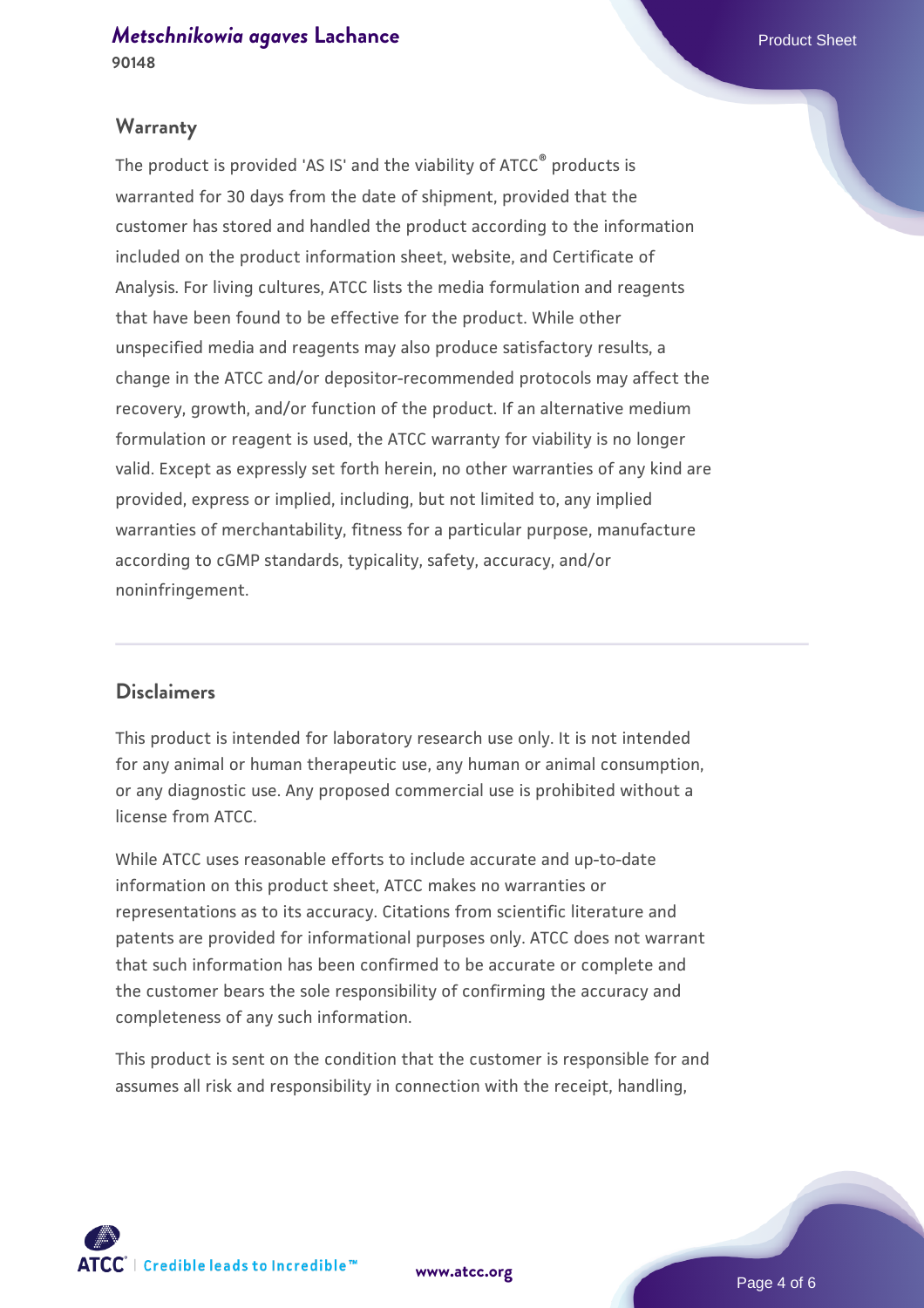storage, disposal, and use of the ATCC product including without limitation taking all appropriate safety and handling precautions to minimize health or environmental risk. As a condition of receiving the material, the customer agrees that any activity undertaken with the ATCC product and any progeny or modifications will be conducted in compliance with all applicable laws, regulations, and guidelines. This product is provided 'AS IS' with no representations or warranties whatsoever except as expressly set forth herein and in no event shall ATCC, its parents, subsidiaries, directors, officers, agents, employees, assigns, successors, and affiliates be liable for indirect, special, incidental, or consequential damages of any kind in connection with or arising out of the customer's use of the product. While reasonable effort is made to ensure authenticity and reliability of materials on deposit, ATCC is not liable for damages arising from the misidentification or misrepresentation of such materials.

Please see the material transfer agreement (MTA) for further details regarding the use of this product. The MTA is available at www.atcc.org.

#### **Copyright and Trademark Information**

© ATCC 2021. All rights reserved.

ATCC is a registered trademark of the American Type Culture Collection.

#### **Revision**

This information on this document was last updated on 2021-05-19

#### **Contact Information**

ATCC 10801 University Boulevard Manassas, VA 20110-2209 USA